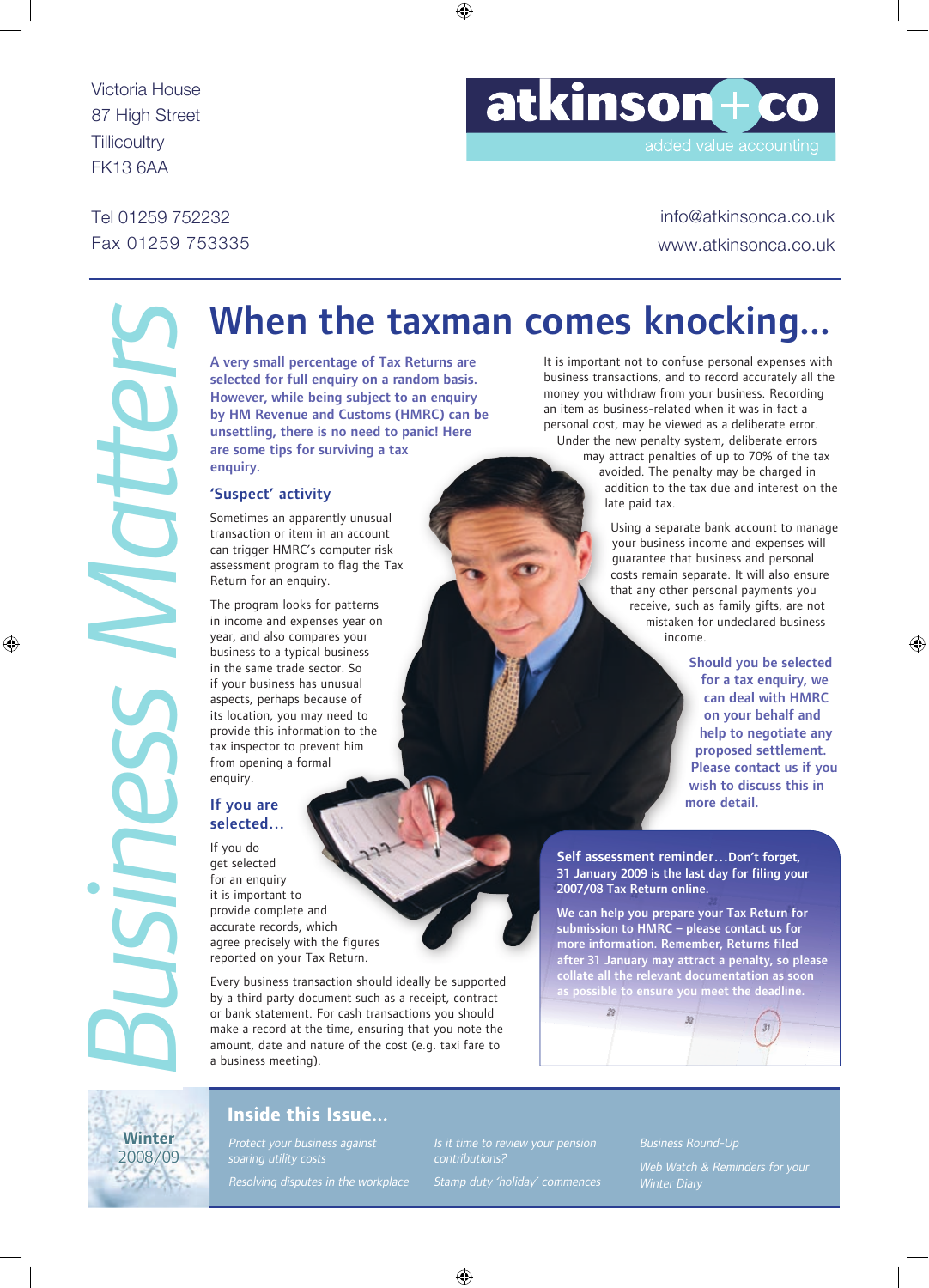# Protect your business against soaring utility costs

In times of economic difficulty, it is more important than ever to avoid unnecessary costs, and rising utility bills can represent a significant proportion of a firm's overheads.

Conducting a utility audit might seem like a time consuming distraction but you could be pleasantly surprised by how much it adds to your bottom line. By understanding your utility services and implementing conservation habits, you can reduce energy waste and develop energy savings and solutions.

Don't get left in the cold! Use the checklist (right) to identify potential savings for your business.

### Tick

- $\Box$  Have a member of staff responsible for checking all utility bills – Make sure they know how the bills are calculated, what tariffs are available etc, and question any suspect charges
- **Carry out your own readings of all energy and** water meters each month – Use the information to plot patterns of use
- $\Box$  Annually review the tariffs you use Not only do your usage patterns change, your suppliers also change the deals they offer
- $\Box$  Shop around for cheaper electricity and/or gas suppliers – Even as suppliers raise their prices, you could shave pounds off your bills
- $\Box$  Monitor overnight energy usage Check if it is being used by essential equipment and if so that you have the best overnight tariff
- $\Box$  Make the best use of cheap rate electricity If you can arrange usage by water heaters etc so that 15% of total electricity usage occurs during offpeak hours, you might benefit from switching to a day/night tariff
- $\Box$  If you are on a Maximum Demand tariff, review your supply capacity – If your declared supply capacity is more than 15% higher than your highest Maximum Demand, contact your supplier to have it lowered
- $\Box$  Find ways to reduce usage during peak hours -Try rescheduling non-essential activities
- $\Box$  If you are on a monthly tariff, check your power factor – Check that you are not being penalised for a poor power factor
- $\Box$  If your site has more than one gas meter, make sure they are aggregated for billing purposes -This can reduce both standing and unit charges an<sup>d</sup> could lead to a better rate
- $\Box$  Make sure your water meter is the right size -Standing charges are calculated according to meter size – don't pay for an unnecessarily large one
- $\Box$  Invest in energy efficient appliances and equipment – Have you considered the enhance<sup>d</sup> capital allowances for energy-saving equipment? Contact us for more details of the allowances available to you.

# Resolving disputes in the workplace

In April 2009 various parts of the Employment Act are scheduled to come into force, including the repeal of the existing statutory dispute resolution procedures. Following the recommendations of the Gibbons Review, employers will now receive updated guidance on how to manage conflicts in the workplace and prevent potentially expensive – and lengthy – tribunal claims.

### Preventing conflict in the workplace

Minimise the likelihood of disputes developing in your workplace by considering the following tips.

Establish formal procedures – If you haven't already, it is essential to devise a company policy and procedure for dealing with dispute resolution, grievances and disciplinary matters. Moreover, ensure staff are aware of its existence and content. If appropriate, include it in induction

and training programmes. And, once a procedure has been drawn up, ensure that it is kept up-to-date.

Remain vigilant – Most problems can be remedied if detected early enough. Be aware of triggers and indicators of discontent and deal with them appropriately to prevent a potential conflict further down the line.

Brief employees – Keep staff informed of any changes which could affect their working practice. Make sure everyone understands the company's goals and expectations and be as clear as possible about job descriptions, responsibilities, and territories.

Provide appropriate training– Ensure your managers and HR staff are equipped with the skills required to facilitate early conflict resolution and have a thorough understanding of company procedures.

### Resolving disputes: What to do

But how should you manage a conflict if one does arise, and what course of action is most appropriate? Below you will find a summary of the official ACAS guidelines on resolving workplace disputes.

### 1. Early intervention

Early intervention in potential and emerging conflicts pays dividends in terms of avoiding unnecessary disruption, stress and waste of valuable management time.

This initial stage often involves simply talking, and listening, to employees. Giving people the time and space to express their feelings and concerns can often help to clear the air. Employees also need to know who they can go to if they have a problem at work and that their concerns will be taken seriously.

### 2. Investigate informally

In many disputes between individuals there is a clear transition from an informal to a formal stage in the conflict. Avoid making imprudent decisions and knee-jerk procedural solutions as this can often prove counter-productive, deepening discord and ill feeling. Rather, take the time to talk to colleagues and gather any relevant information about those involved.

### 3. Use dispute resolution procedures

If an employee lodges an official grievance with a manager then the conflict has moved towards a more formal stage. If this happens you will need to revert to company procedures for dealing with such cases, and consider issues such as bullying, absence, and misconduct.

### 4. Consider getting help

Don't get out of your depth – know when a conflict has become too complex and needs to be referred to an experienced internal or external mediator. A skilled mediator can take an objective and unbiased approach, which is particularly pertinent when the dispute has 'political' or highly sensitive inter-personal implications.

### For more advice on dealing with disputes in the workplace, visit www.acas.org.uk.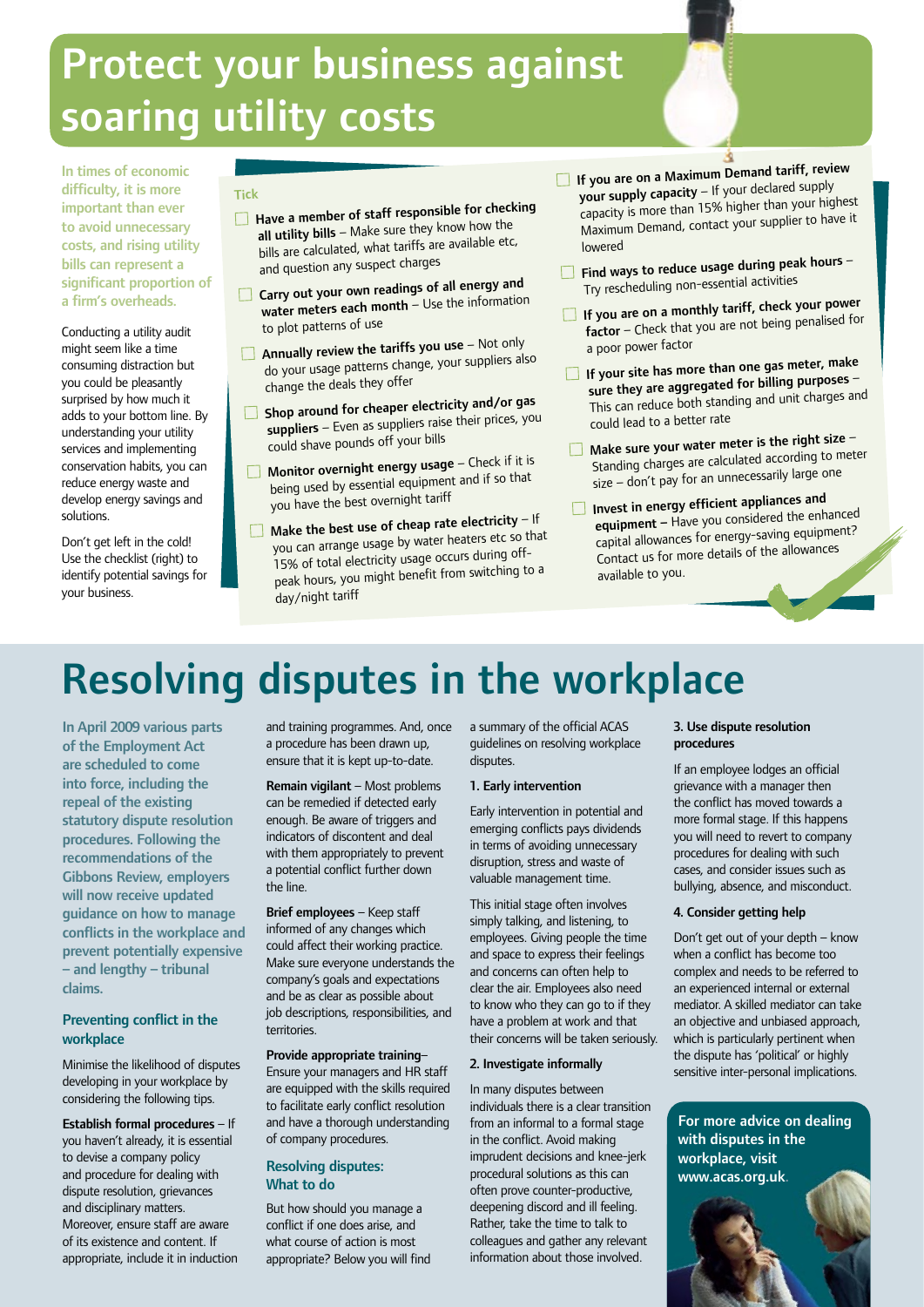# Is it time to review your pension contributions?

With some reports suggesting that millions of pounds have been wiped off the value of the UK's pension pot, sound planning is essential to achieving the desired standard of living in later years. If you are making regular contributions into a personal pension scheme, you should review how much is actually ending up in the scheme to be invested for your future pension.

The reduction in the basic rate of income tax from 22% to 20% for 2008/09 results in a corresponding reduction in the amount reclaimable from HMRC by the pension trustees. This means that in order to maintain the same gross input to your pension scheme your net contribution would need to be increased accordingly.

For example, in order to maintain a gross input of £600 a month, net contribution would need to rise from £468 to £480. At the same time, for 40% taxpayers, higher rate tax relief will balance things up  $-$  the additional £12 going into your pension scheme will be matched by an additional £12 of higher rate tax relief through your PAYE code, or when we complete your self assessment Tax Return.

If you are employed, rather than self-employed, it can be more tax efficient for your employer to make contributions directly into your pension scheme, instead of you making your own contributions.



|                                             | Employee contribution $(E)$     |                             |                         | <b>Employer</b><br>contribution (£) |                         |
|---------------------------------------------|---------------------------------|-----------------------------|-------------------------|-------------------------------------|-------------------------|
|                                             | <b>Pension</b><br><b>Scheme</b> | <b>Individual</b><br>Income | <b>Employer</b><br>cost | <b>Pension</b><br>scheme            | <b>Employer</b><br>cost |
| <b>Gross Salary</b>                         |                                 | 695                         | 695                     |                                     |                         |
| <b>PAYE</b>                                 |                                 | (139)                       |                         |                                     |                         |
| <b>National</b><br><b>Insurance</b>         |                                 | (76)                        | 89                      |                                     |                         |
| <b>Net Salary</b>                           |                                 | 480                         |                         |                                     |                         |
| Pay into<br><b>Pension</b><br><b>Scheme</b> | 480                             | (480)                       |                         | 600                                 | 600                     |
| Income tax<br>reclaim                       | 120                             |                             |                         |                                     |                         |
| <b>Gross cost</b>                           |                                 |                             | 784                     |                                     | 600                     |
| Corporation<br><b>Tax relief</b><br>(21%)   |                                 |                             | (165)                   |                                     | (126)                   |
| Net cost to<br>employer                     |                                 |                             | £619                    |                                     | £474                    |
| <b>Total</b><br>pension<br>scheme<br>input  | £600                            |                             |                         | £600                                |                         |

The total saving made when your employer pays into your pension fund directly is £145 (£619-£474), and that's just on a relatively small contribution of £600! However, salary sacrifice is not appropriate for all and there are strict rules to be observed. Please contact us for more information.

If you are already over the pensionable age set for your particular pension scheme, which may be only 50 years (55 from 6 April 2010), you can withdraw a tax-free lump sum of 25% of your pension fund. Technically you also need to withdraw a regular pension, which can be set at a minimal level, to be increased when you need a regular income.

You don't need to retire to start to draw on your pension fund. You can also carry on making tax efficient contributions to other pension schemes, possibly with the same company, until you reach age 75.

There are some tax rules to be aware of when you are both withdrawing from and paying into pension schemes in the same tax year, so please talk to us first.

# Stamp duty 'holiday' commences

The Government has suspended stamp duty on properties costing less than £175,000 in a bid to revive the UK's ailing housing market. Chancellor Alistair Darling has announced that the unpopular tax will not apply to residential property purchases for one year from 3 September 2008.

Following the reforms, stamp duty is now charged at 1% on properties sold for between £175,000 and £250,000, with the tax rising to 3% above this level. Homes worth more than £500,000 attract stamp duty at a rate of 4%.

*Please note: special rules may apply for non-residential property, residential property in disadvantaged areas, and zero-carbon homes.*